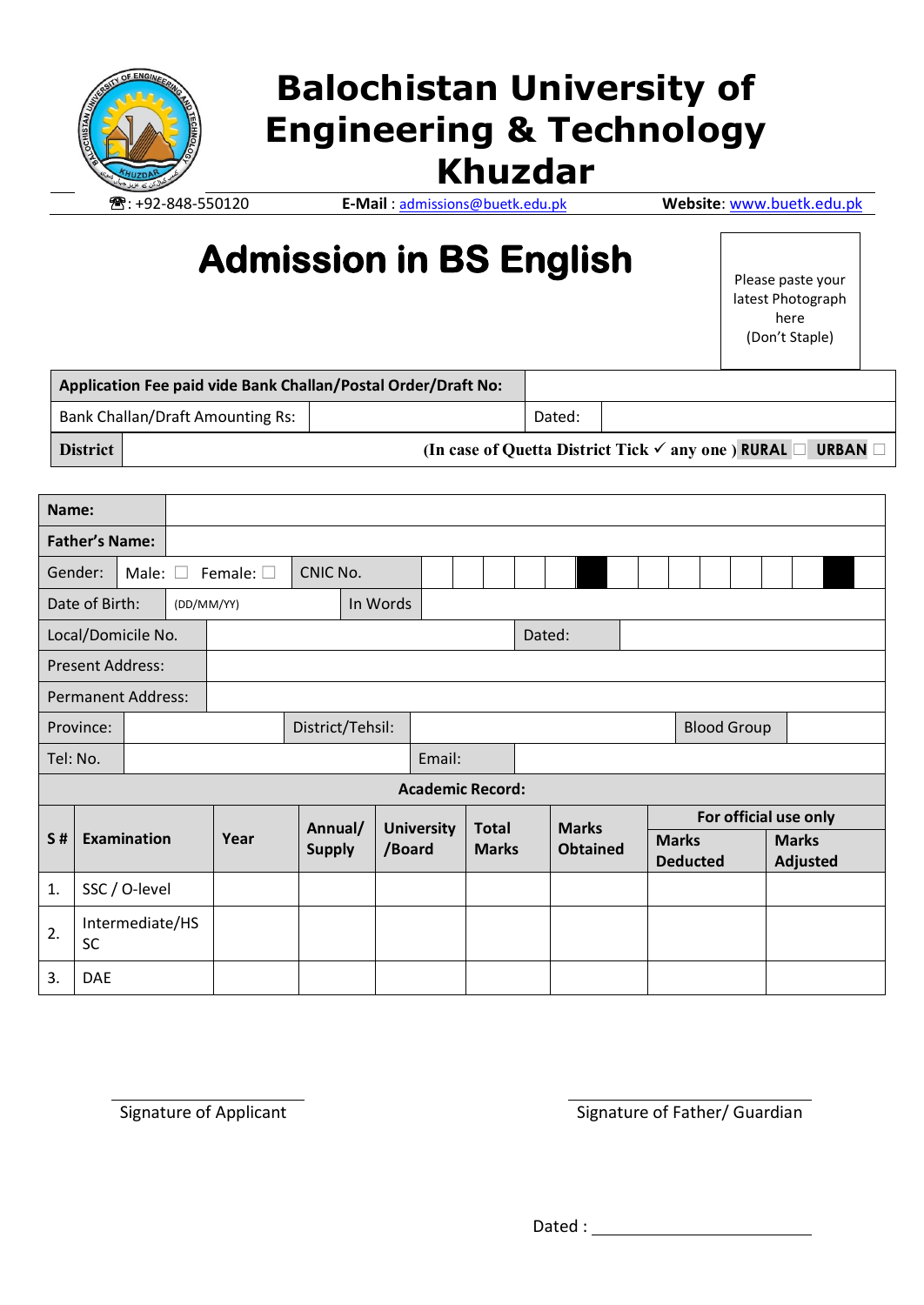### **LIST OF ATTESTED DOCUMENTS TO BE ATTACHED:**

*Please check and ensure that the following documents are attached with the Application Form*

| HSSC (Intermediate)                                                        | 2 copies |
|----------------------------------------------------------------------------|----------|
| SSC/ Matriculation Certificate                                             | 2 copies |
| CNIC/ B-Form (if you don't have CNIC then attach B-Form and CNIC of Father | 2 copies |
| Local / Domicile Certificate                                               | 2 copies |
| Character Certificate by the Institution last attended                     | 2 copies |
| Fitness Certificate for District Health Officer                            | 2 copies |
| Six Recent Photographs (Passport Size)                                     | 6 Photos |
| Bank Draft / Challan of Fee<br>(Rs.                                        | Original |